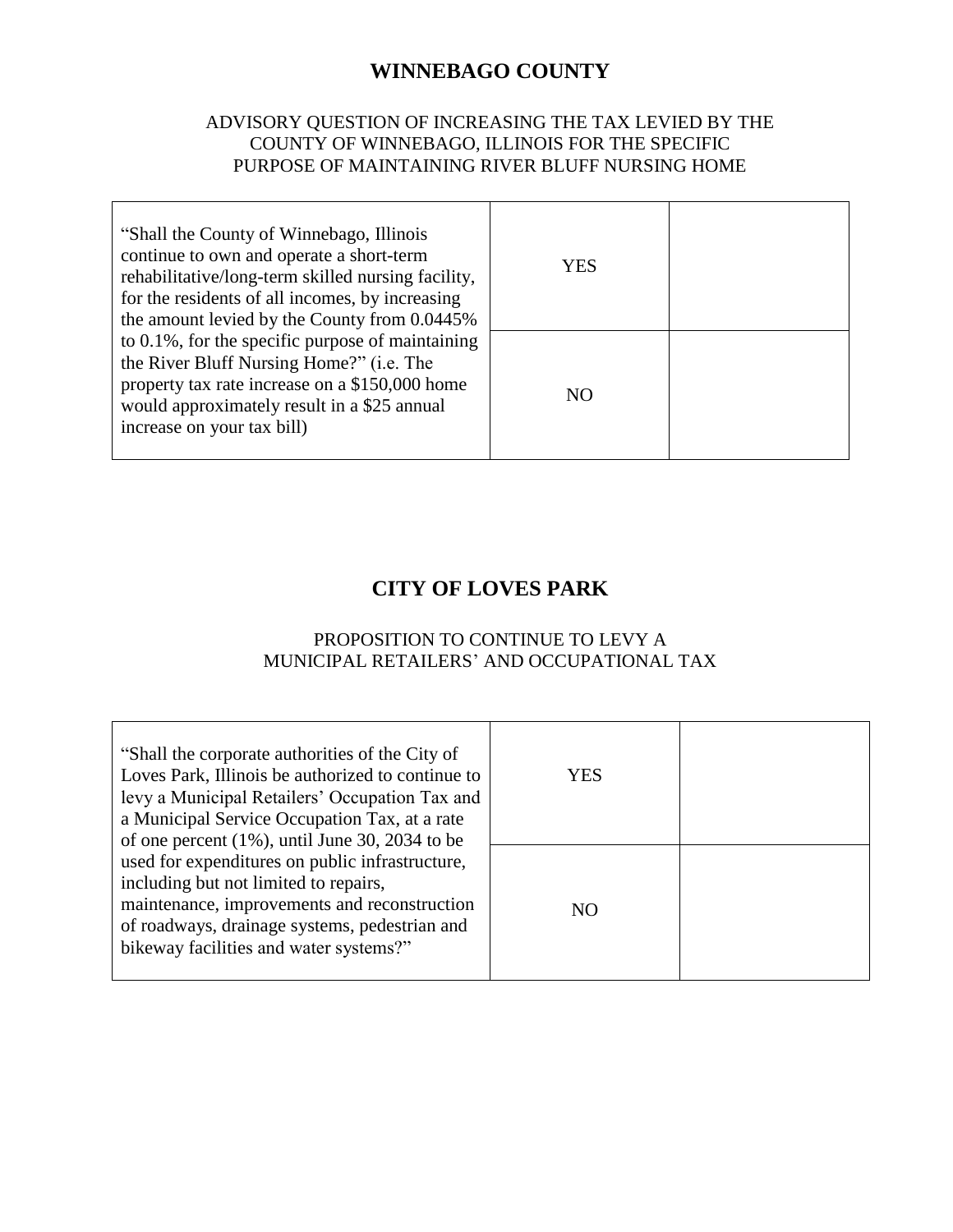# **VILLAGE OF DURAND**

#### PROPOSITION TO AUTHORIZE THE LEVY OF A NEW TAX FOR THE PURPOSE OF COVERING THE VILLAGE OF DURAND'S ILLINOIS MUNICIPAL RETIREMENT FUND EMPLOYER CONTRIBUTION AND HAVE AN ADDITIONAL TAX OF 0.2318% OF THE EQUALIZED ASSESSED VALUE OF THE TAXABLE PROPERTY THEREIN EXTENDED FOR SUCH PURPOSE BY THE VILLAGE OF DURAND, WINNEBAGO COUNTY, ILLINOIS

| "Shall the Village of Durand, Winnebago<br>County, Illinois, be authorized to levy a new tax<br>for the purpose of covering the Village's<br>Illinois Municipal Retirement Fund employer | YES            |  |
|------------------------------------------------------------------------------------------------------------------------------------------------------------------------------------------|----------------|--|
| contribution and have an additional tax of<br>0.2318% of the equalized assessed value of the<br>taxable property therein extended for such<br>purposes?"                                 | N <sub>O</sub> |  |

- 1) The approximate amount of taxes extendable at the most recently extended limiting rate is \$53,327.25, and the approximate amount of taxes extendable if the proposition is approved is \$95,906.70.
- 2) For the 2022 levy year, the approximate amount of the additional tax extendable against property containing a single family residence and having a fair market value at the time of the referendum of \$100,000 is estimated to be \$77.26.
- 3) Based upon an average annual percentage increase in the market value of such property of 4.35%, the approximate amount of the additional tax extendable against such property for the 2023 levy year is estimated to be \$80.62 and the 2024 levy year is estimated to be \$84.13.

# **NORTH PARK FIRE**

#### PROPOSITION TO ISSUE FIRE PROTECTION DISTRICT BONDS

| "Shall bonds of the North Park Fire Protection" |                |  |
|-------------------------------------------------|----------------|--|
| District, Winnebago County, Illinois in the     | Yes            |  |
| amount of \$5,000,000 be issued to finance (i)  |                |  |
| improvements to and within the District,        |                |  |
| including but not limited to the purchase or    |                |  |
| acquisition of land, development and            |                |  |
| improvement of same, construction and           | N <sub>0</sub> |  |
| equipping of a new fire station and (ii) the    |                |  |
| payment of the expenses incident thereto?"      |                |  |
|                                                 |                |  |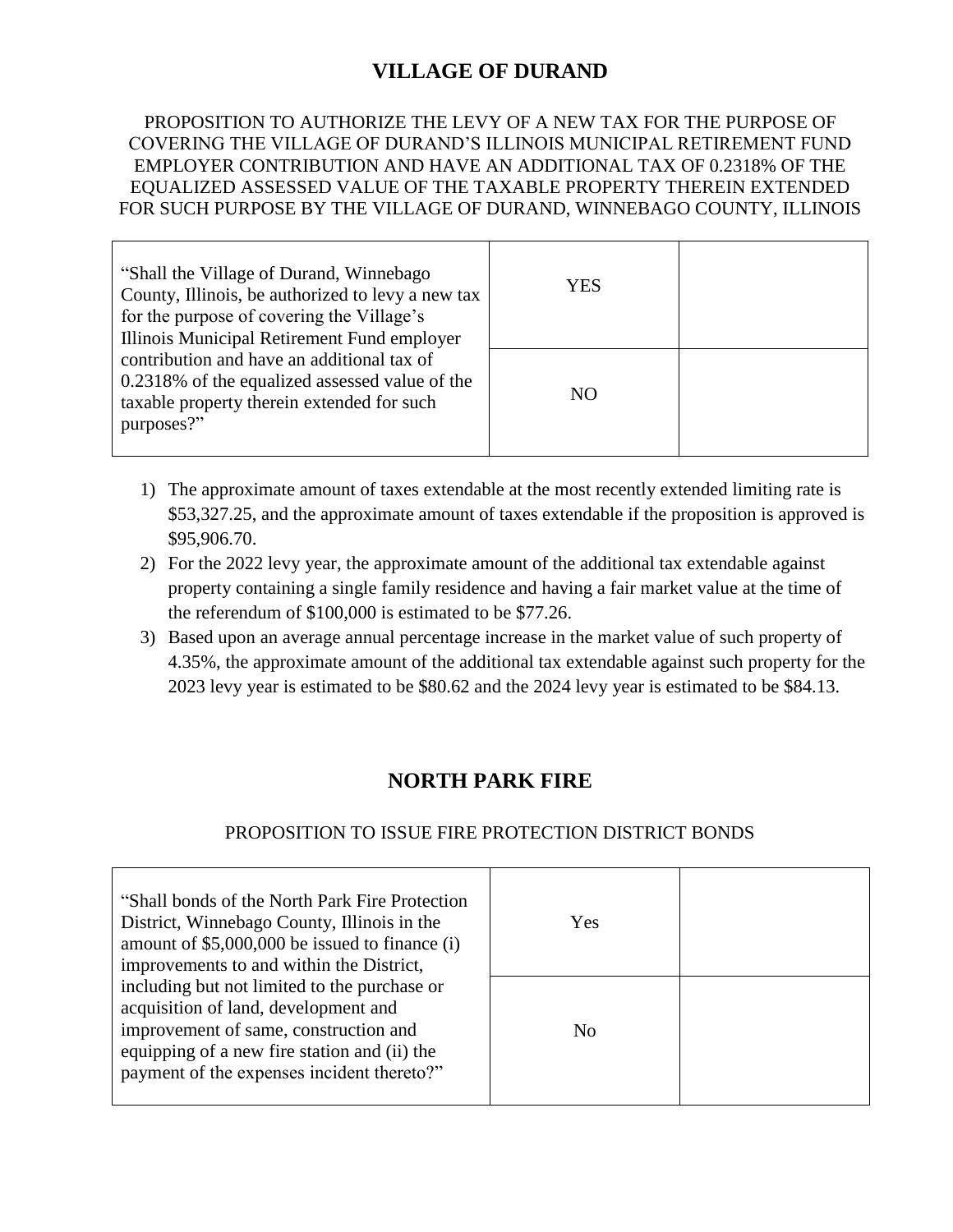# **PECATONICA-SEWARD MULTI-TOWNSHIP ASSESSMENT DISTRICT**

#### PROPERTY TAX EXTENSION LIMITATION LAW FOR PECATONICA-SEWARD ASSESSMENT DISTRICT

| "Shall the limiting rate under the Property Tax"<br>Extension Limitation Law for the Pecatonica-<br>Seward Multi-Township Assessment District,<br>Winnebago County, Illinois, be increased an | Yes            |  |
|-----------------------------------------------------------------------------------------------------------------------------------------------------------------------------------------------|----------------|--|
| additional amount equal to .0128% above the<br>limiting rate for levy year 2021 and be equal to<br>.0630% of the equalized value of the taxable<br>property therein for levy year 2022?"      | N <sub>0</sub> |  |

- 1) The approximate amount of taxes extendable at the most recently extended limiting rate is \$54,895, and the approximate amount of taxes extendable if the proposition is approved is \$68,892.
- 2) For the 2022 levy year, the approximate amount of the additional tax extendable against property containing a single-family residence and having a fair market value at the time of the referendum of \$100,000 is estimated to be \$4.27.
- 3) Based upon an average annual percentage increase in the market value of such property of 2.9% equal to the average annual percentage increase for the prior three levy years, the approximate amount of the additional tax extendable against such property for the 2023 levy year is estimated to be \$.61.
- 4) If the proposition is approved, the aggregate extension for 2022 will be determined by the limiting rate set forth in the proposition, rather than the applicable limiting rate calculated under the provisions of the Property Tax Extension Limitation Law (commonly known as the Property Tax Cap Law).